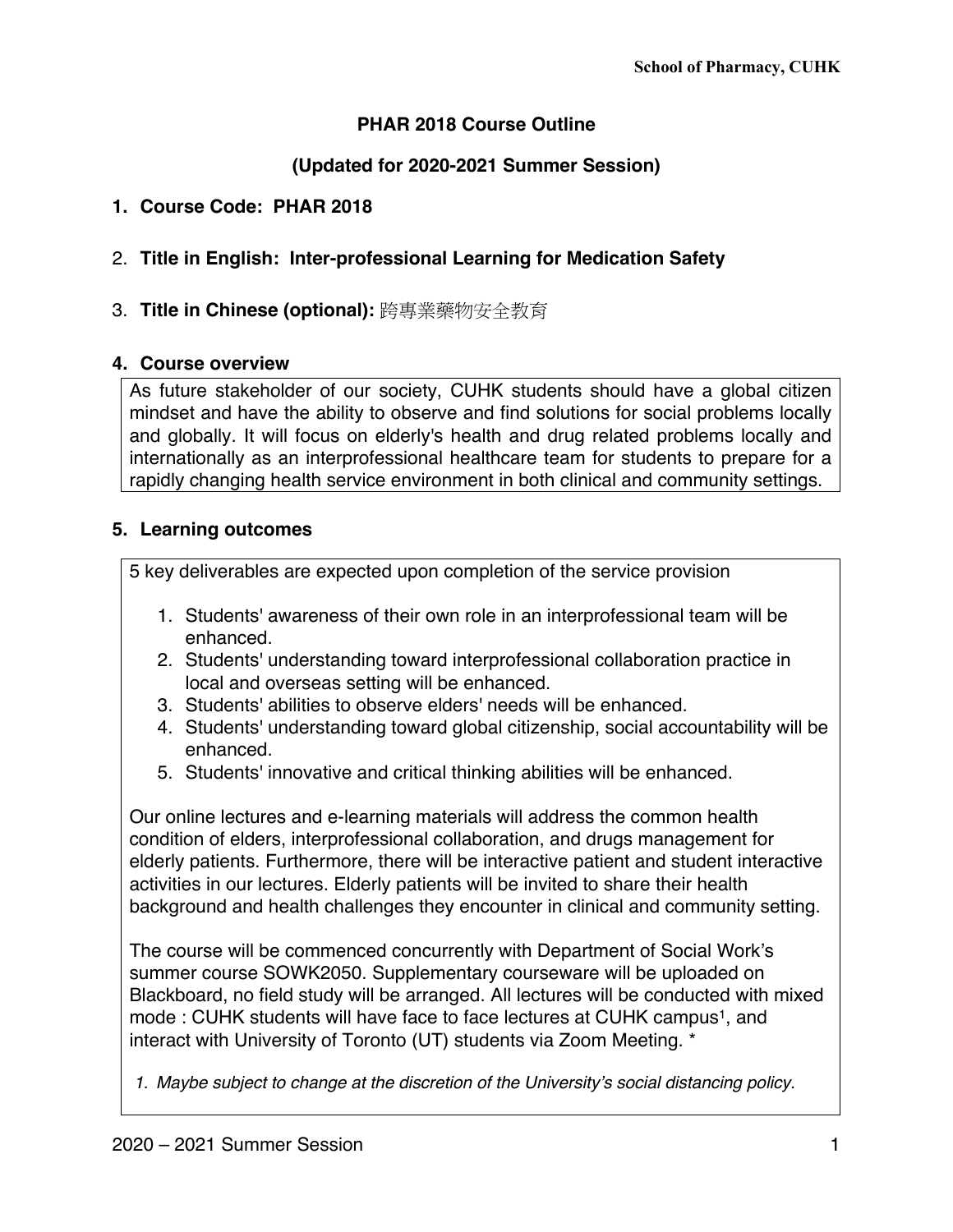This course has the following roles:

Innovation and Design (I&D)

- Allow students to apply knowledge of their disciplines to solving real problems.
- Stimulate students to actively explore solutions to address real-world drug safety problems and disease prevention strategies.

Global Citizenship: (GC)

- Allow students to understand the social problems faced by real patients.
- Stimulate students to have the sense of social accountability and give back to the society.
- Improve students' communication skills with patient.
- Improve students' collaboration skills with their overseas counterparts.

In addition, the internationalized components in the course include a sharing session by an Interprofessional Education (IPE) teacher from UT, who will share the interprofessional collaboration for geriatric patients in community and clinical setting in Canada. The other components include IPE sharing session from UT students and CUHK students who enrolled the course in previous year. There will be mutual learning opportunities between CUHK and UT students for working on simulated IPE case studies. In addition, enrolled students will learn about the communication approach between different health professions in local and overseas settings.

Upon completion of the course, students are expected to have higher awareness and have fundamental knowledge on solving elderly patients' health and psychosocial problems. They are also expected to have higher understanding of social accountability, which refers to citizens' engagement on improving social system's performance, effectiveness, and responsiveness to public needs.

Furthermore, student should be more vigilant toward health system reform and knowing the physical and social needs of patients. They should have higher level of vision and devotion on implementing interprofessional collaboration in both public and private health service for the betterment of patient care, medication safety, and general health service quality in their future career.

In order to support students' self-learning, lecture elements and featured topics will be shared on Blackboard. Students' service experiences and course evaluation will be analyzed and shared in academic conference such as CUHK's Teaching and Learning Expo, and at other local and overseas educational conferences.

Students are expected to learn with, from and about each other, while also practicing skills and gaining knowledge that will allow them to be truly collaborative and workforce ready health care professionals upon completion of their university training.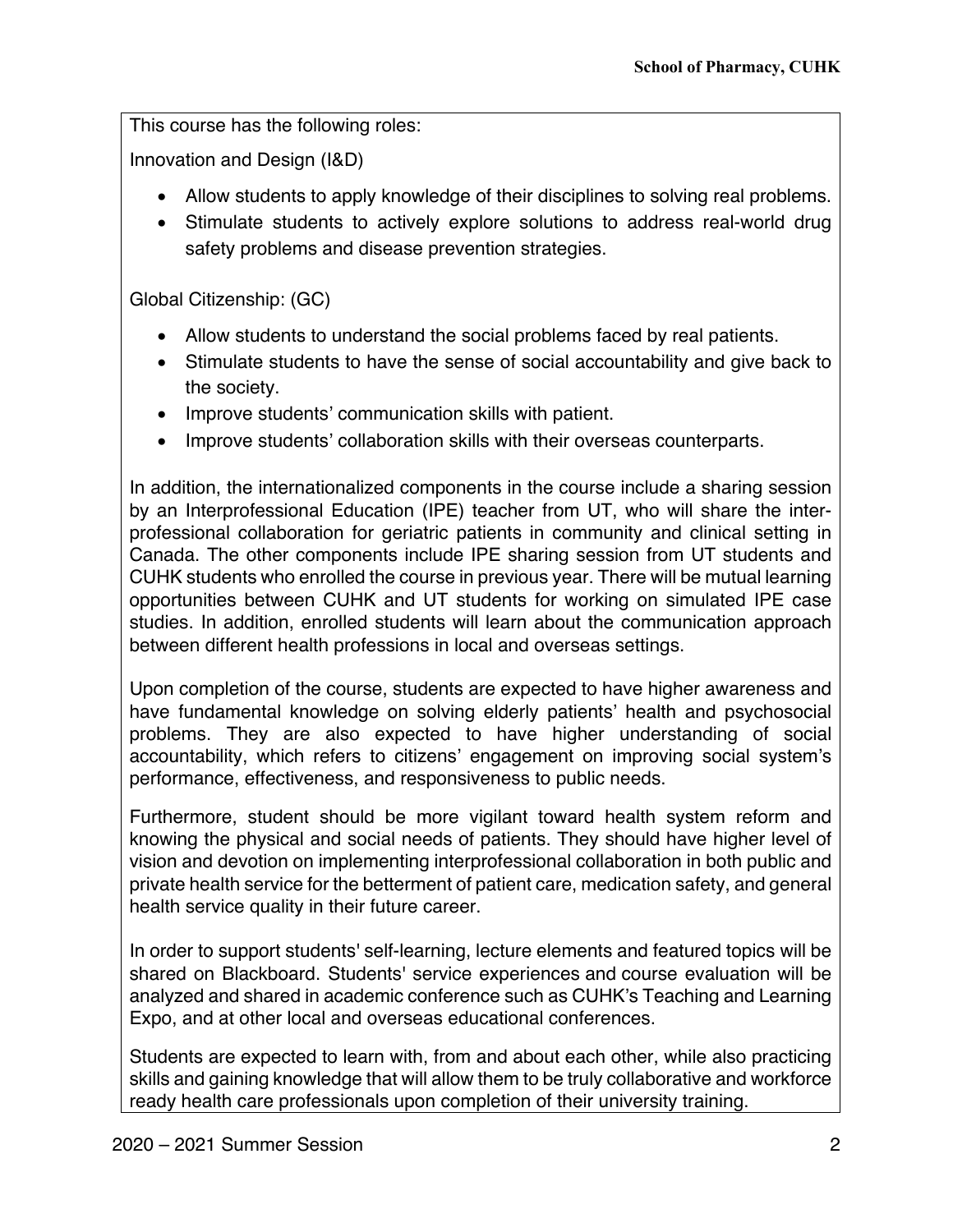# **6. List of topics**

This course will introduce 6 topics:

- 1. Common diseases among elderly population
- 2. Communication with elderly patient
- 3. Introduction of medication safety
- 4. Drug packaging exercise
- 5. Fundamental concept of inter-professional collaboration
- 6. Roles of each healthcare provider
- 7. Transition from acute care to home care
- 8. Hong Kong and Canadian health system

# **Enrolled students need to attend and complete the following items**

# Ø **Lectures\***

There are 4 lectures in this course, content include but not limited to:

- 1. IPE Fundamental Knowledge, Communication and consultation skills
- 2. Drug packaging and health check equipment exercise
- 3. Patients sharing Real elderly patients volunteer will share their health background and everyday challenge with the students. Students will then work as a group with UT students to provide solutions to the patient and practice communication skills
- 4. Inter-professional communication and case presentation. Student will have asynchronous discussion with UT students about a simulated Canadian patient case.

# **\*Please refer section 11 for the course's schedule.**

# Ø **IPE Reflection (400 words)**

Each student will need to submit a reflection on discussing his / her perspective on interprofessional collaboration with other disciplines and overseas students.

# Ø **Group Projects**

Students will be assigned with groupmate of other disciplines to work on two simulated patient cases in this course.

# **Group Project 1**

"Canadian patient case" (In-class presentation)

■ CUHK students will work with assigned UT student(s) to discuss the healthcare plan and strategies for a simulated Canadian patient and present in lecture 4.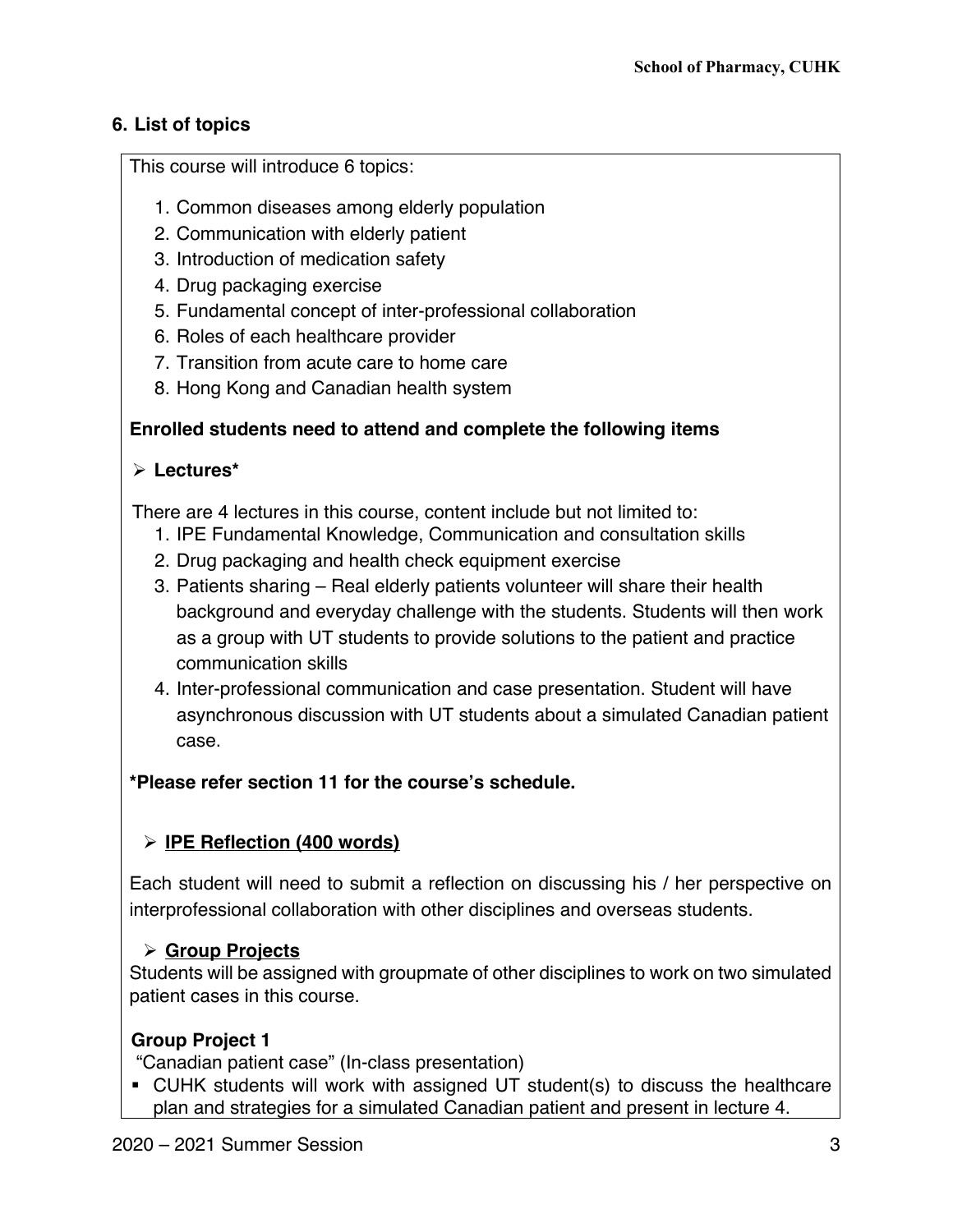| <b>Grading Percentage</b> | Task                                                 |
|---------------------------|------------------------------------------------------|
| 10%                       | Presentation                                         |
| 30%                       | Define roles and jobs of each discipline in the case |
| 60%                       | Knowledge and Problem Solving                        |

# **Group Project 2**

"Hong Kong patient case" (Take home assignment)

- Each group will be assigned a patient who is facing physical and psychosocial problems in Hong Kong that require intervention by an interprofessional care team.
- § Groups will submit their case presentation in poster or video format by the end of the summer session.
- The deliverable can be in video or poster format, with detailed description of their project plan. The grading criteria include the followings:

| <b>Grading Percentage</b> | Task                                                 |
|---------------------------|------------------------------------------------------|
| 10%                       | Presentation Skills (Poster or Video)                |
| 30%                       | Define roles and jobs of each discipline in the case |
| 60%                       | Knowledge and Problem Solving                        |

Submission details and instruction will be introduced in the Blackboard course.

# **7. Learning activities**

The estimated time that students are expected to spend in/out class (for the whole course) is:

| <b>Lectures</b> |  | <b>Interactive</b><br>tutorial<br>(e-learning) |              | <b>Projects (IPE</b><br>reflection &<br><b>Group Project)</b> |              | <b>Exam</b> |              | <b>Total</b> |              |
|-----------------|--|------------------------------------------------|--------------|---------------------------------------------------------------|--------------|-------------|--------------|--------------|--------------|
| (hr)            |  |                                                | (hr)         |                                                               | (hr)         |             | (hr)         |              | (hr)         |
| in/out class    |  |                                                | in/out class |                                                               | in/out class |             | in/out class |              | in/out class |
| 12              |  |                                                |              | 2                                                             |              |             |              | 15           |              |
| М               |  | м                                              |              | М                                                             |              | N/A         |              |              |              |

M: Mandatory activity in the course O: Optional activity NA: Not applicable

# **8. Assessment scheme**

| <b>Description</b>                                                                             | Weight |  |
|------------------------------------------------------------------------------------------------|--------|--|
| Lectures Attendance (12.5% x 4 lecture)                                                        | 50%    |  |
| Group Projects (20% x 2 projects)                                                              | 40%    |  |
| IPE Reflection (10% x 1 reflection)                                                            | 10%    |  |
| The overall grade for the course will be based on the above-mentioned learning activities. The |        |  |
| pass mark for this course is $50\%$ (D).                                                       |        |  |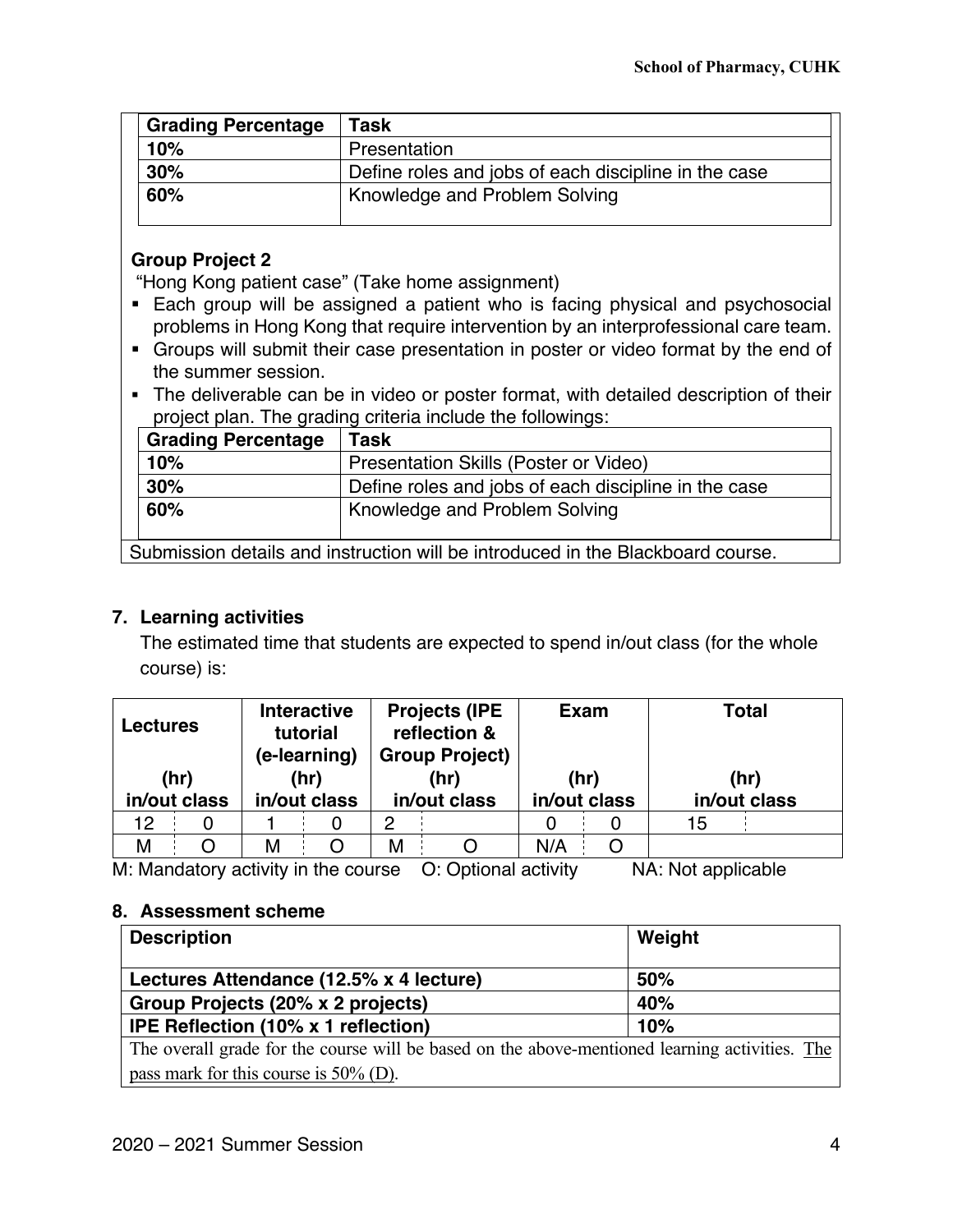## **9. Recommended learning resources**

**Blackboard Course:** Supplementary information and learning materials will be uploaded in PHAR 2018's Blackboard course .

## **Required readings:**

1. Baxter SK, Brumfitt SM. Professional differences in interprofessional working. Journal of Interprofessional Care. 2008; 22(3): 239-51. PMID: 18569411

2. Suter, E., Arndt, J., Arthur, N., Parboosingh, J., Taylor, E., & Deutschlander, S. (2009). Role understanding and effective communication as core competencies for collaborative practice. Journal of Interprofessional Care, 23, 41-51. PMID:19142782

3. Hammick M, Olckers L, et al. (2009). Learning in interprofessional teams: AMEE Guide no 38 Medical Teacher. 2009; 31(1): 1-12. PMID: 19253148

# **Recommended readings:**

- 1. Framework for Action on Interprofessional Education & Collaborative Practice. World Health Organization. http://apps.who.int/iris/bitstream/10665/70185/1/WHO\_HRH\_HPN\_10.3\_eng.pdf? ua=1 [assessed 5 October 2017]
- 2. Institute of Medicine Committee on the Health Professions Education Summit. Health Professions Education: A Bridge to Quality. Greiner AC, Knebel E, eds. 2003; National Academy Press, Washington DC.
- 3. Buring SM, Bhushan A, Broesesker A, Conway S, Duncan-Hewitt W, Hansen L and Westberg S. Interprofessional Education: Definitions, Student Competencies, and Guidelines for Implementation. America Journal of Pharmaceutical Education 2009;73(4) Article 59: 1-8.
- 4. Zwarenstein M, Reeves S and Perrier L, Effectiveness of pre-licensure Interprofessional education and post-licensure collaborative interventions. Journal of Interprofessional Care. 2005;19(Sup 1):148-165.

# **10.Feedback for evaluation**

There will be course evaluation, RIPLS (The Readiness for Interprofessional Learning Scale), and pre/post questionnaires to evaluate learning outcomes of abovementioned deliverables.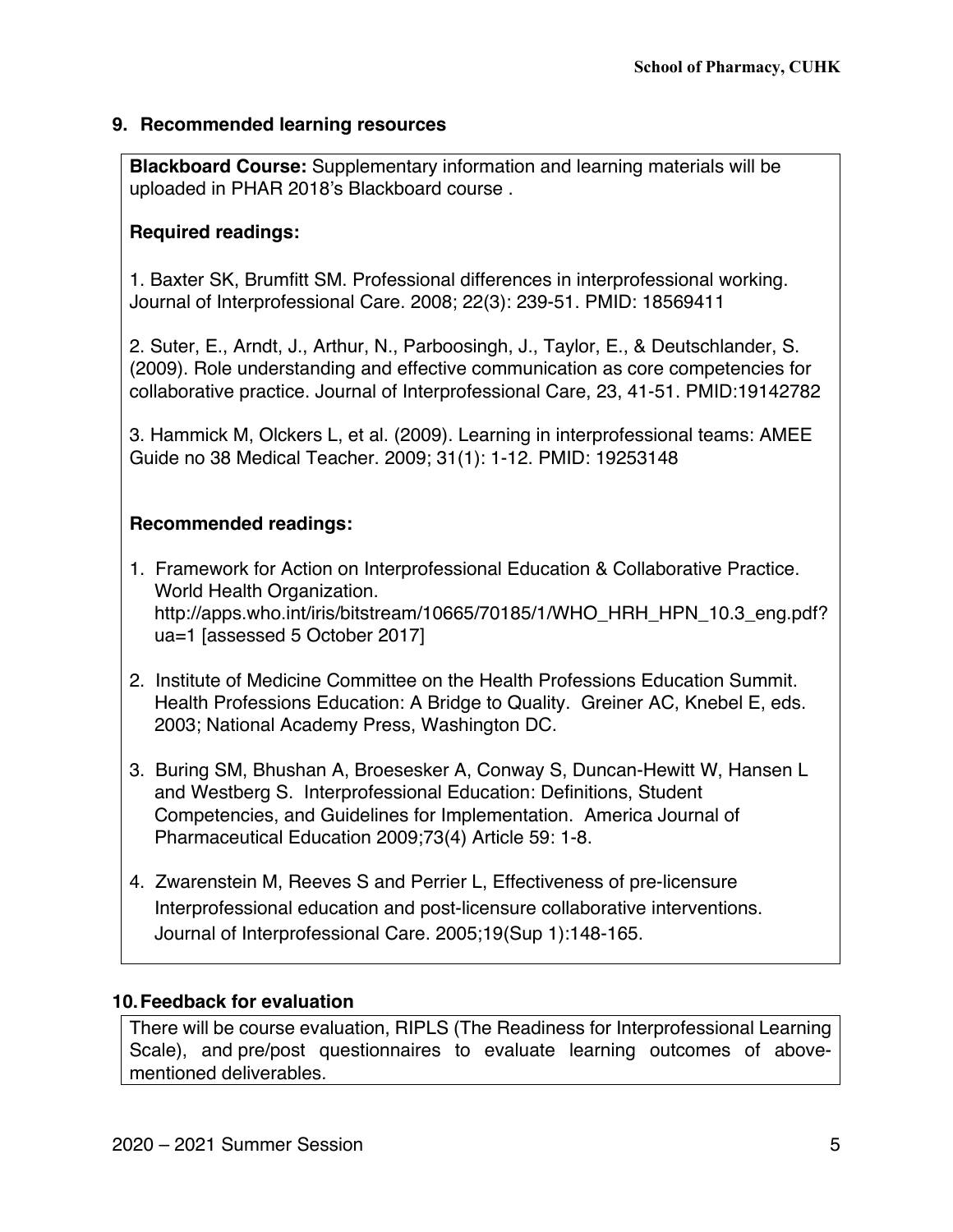# **11.Course schedule**

# **PHAR 2018 – INTER-PROFESSIONAL LEARNING FOR MEDICATION SAFETY Course Schedule – 2020 - 2021 Summer Session**

| <b>Topics (Total number</b><br>of lectures)                 | <b>Date and Time</b>                          | <b>Attendance Weight in</b><br><b>Overall Course Grade</b> |  |  |
|-------------------------------------------------------------|-----------------------------------------------|------------------------------------------------------------|--|--|
|                                                             | June 1 (Lecture 1):<br>$0830 - 11:30$         |                                                            |  |  |
| Lectures                                                    | June 8 (Lecture 2):<br>$0830 - 11:30$         |                                                            |  |  |
|                                                             | 50%<br>June 15 (Lecture 3):<br>$0830 - 11:30$ |                                                            |  |  |
|                                                             | June 22 (Lecture 4):                          |                                                            |  |  |
|                                                             | $0830 - 11:30$                                |                                                            |  |  |
| <b>IPE Evaluation (PRE)</b>                                 | June 1 / Lecture 1                            |                                                            |  |  |
| <b>Course Evaluation</b>                                    | June 22 / Lecture 4                           |                                                            |  |  |
| <b>IPE Evaluation (POST)</b>                                | June 22 / Lecture 4                           |                                                            |  |  |
| <b>Course Evaluation</b>                                    | June 22 / Lecture 4                           |                                                            |  |  |
| Group Project 1<br><b>Presentation File</b>                 | June 22 / Lecture 4                           |                                                            |  |  |
| 1. IPE Reflection<br>2. Group Project 2<br>(Poster / Video) | <b>July 3 (Submission Deadline)</b>           |                                                            |  |  |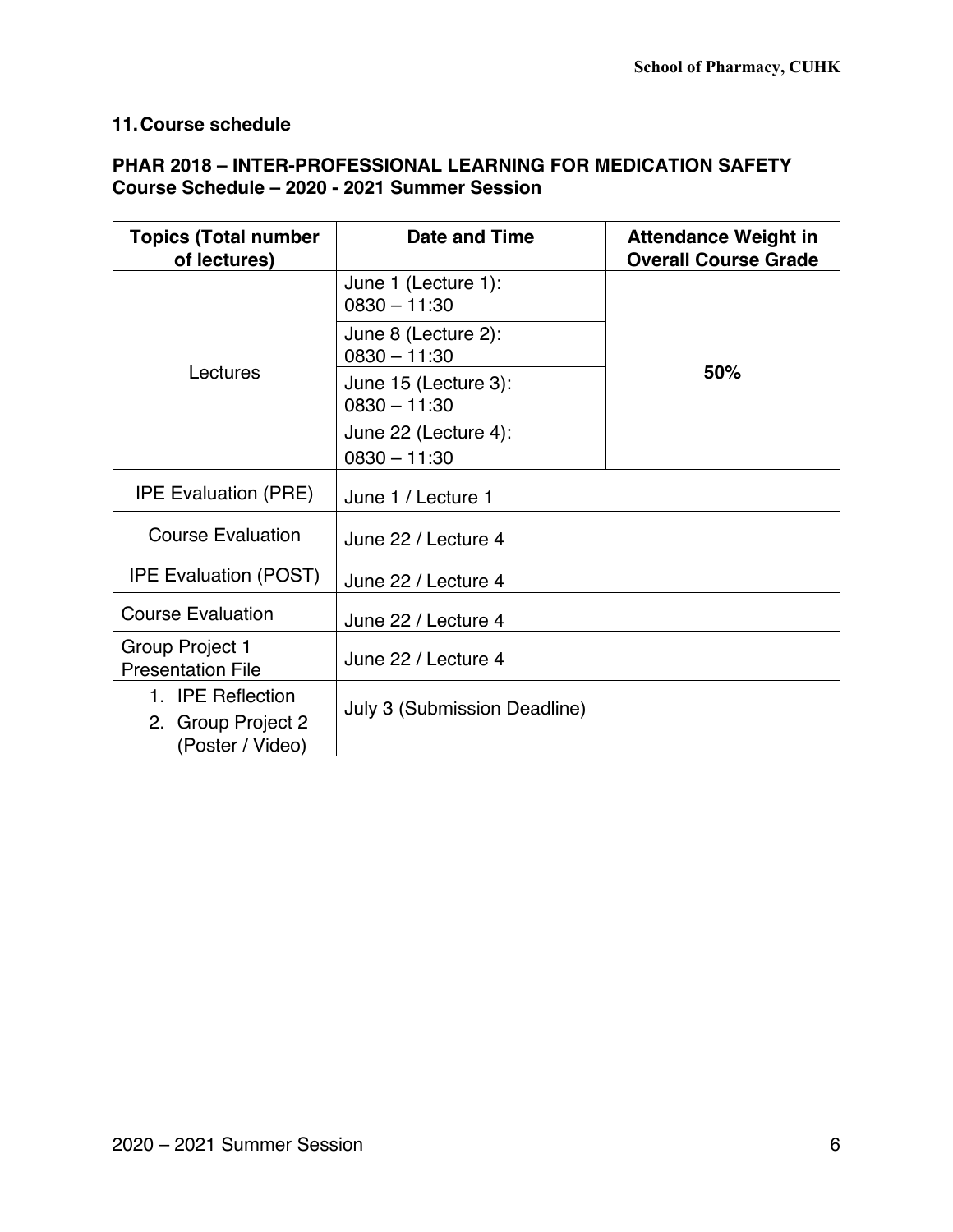### 12.**Details of course website**

The most updated course materials including the course outline, class schedules and announcements will be posted in the Blackboard course. The course website is: https://www.cuchampion.com/ipe-course-en

## **13.Academic honesty and plagiarism**

Attention is drawn to University policy and regulations on honesty in academic work, and to the disciplinary guidelines and procedures applicable to breaches of such policy and regulations. Details may be found at http://www.cuhk.edu.hk/policy/academichonesty/ .

With each assignment, students will be required to submit a signed declaration that they are aware of these policies, regulations, guidelines and procedures. For group projects, all students of the same group should be asked to sign the declaration.

For assignments in the form of a computer-generated document that is principally textbased and submitted via VeriGuide, the statement, in the form of a receipt, will be issued by the system upon students' uploading of the soft copy of the assignment. Assignments without the receipt will not be graded by teachers. Only the final version of the assignment should be submitted via VeriGuide.

# 14.**Contact details of lecturer (s) (Course Coordinator)**

**Professor Vivian WY Lee** (Course Coordinator) 5/F, Hui Yeung Shing Building vivianlee@cuhk.edu.hk Office Tel.: 39438012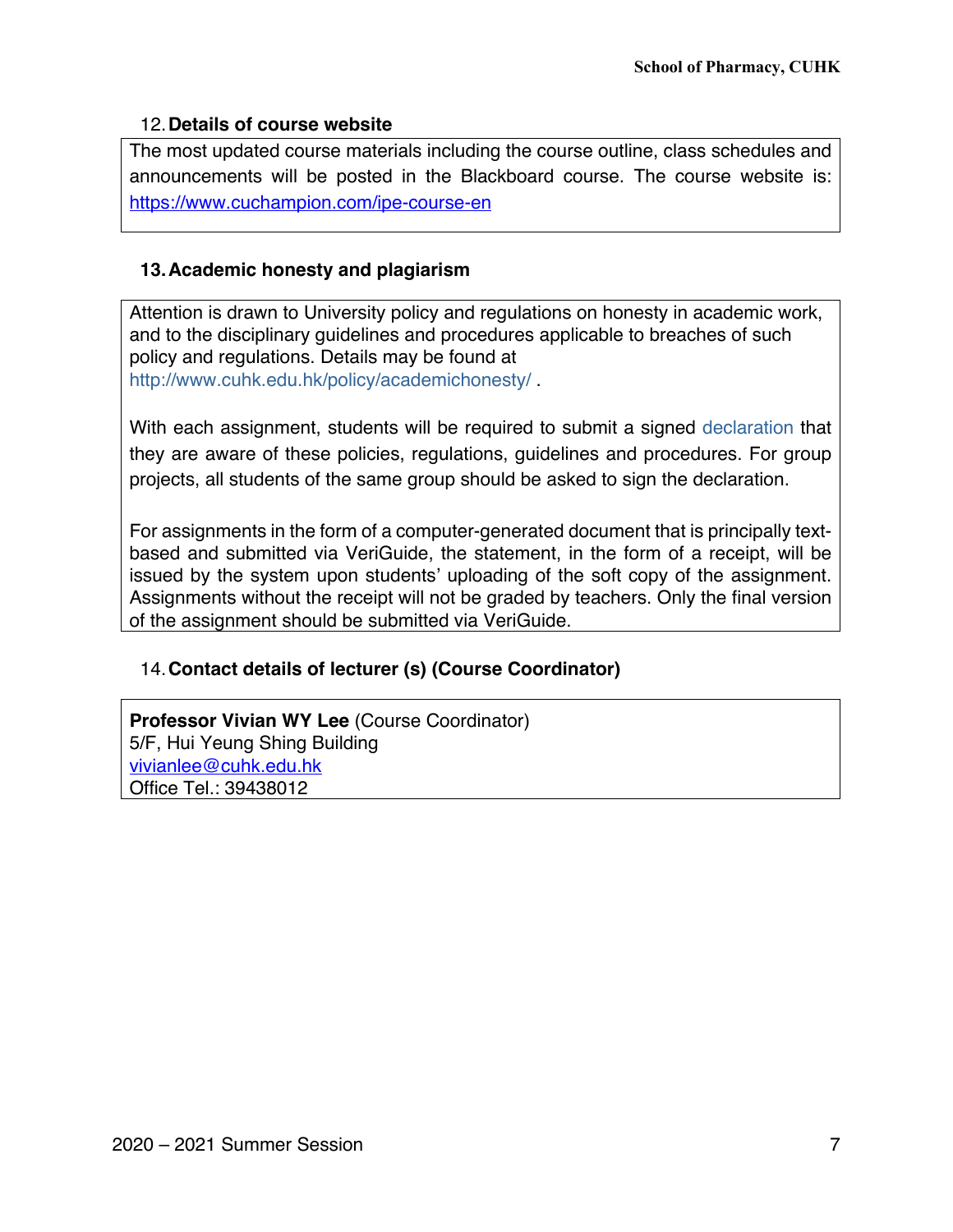# Appendix D - Sample of Academic Honesty Declaration Statement

# The Chinese University of Hong Kong **Academic Honesty Declaration Statement**

### Submission Details (via VeriGuide)

| <b>Student Name</b>                     | MOK, Kei Hon                                                         |
|-----------------------------------------|----------------------------------------------------------------------|
| Student ID                              | 08044170                                                             |
| <b>Academic Year</b>                    | 2008                                                                 |
| Semester                                | 1                                                                    |
| <b>Course Code</b>                      | <b>CSC7233</b>                                                       |
| <b>Course Title</b>                     | IT PROJECT MANAGEMENT                                                |
| Assignment Marker                       | <b>CHINESE UNIVERSITY PLAGIARISM</b><br><b>IDENTIFICATION ENGINE</b> |
| <b>Assignment Number</b>                | 1                                                                    |
| Original Due Date (provided by student) | 2009-01-31                                                           |
| Revised Due Date (provided by student)  | <b>N/A</b>                                                           |
| Submitted File Name                     | callcenter.doc                                                       |
| <b>Submission Time</b>                  | 2009-01-21 17:04:32                                                  |
| <b>Submission Reference Number</b>      | 46856                                                                |

#### I confirm that the above submission details are correct.

#### Agreement on Student's Work Submitted to VeriGuide

The VeriGuide system is intended to help the University to assure that works submitted by students as part of course requirement are original, and that students receive the proper recognition and grades for doing so.

The student, in submitting his/her work ("this Work") to VeriGuide, warrants that he/she is the lawful owner of the copyright of this Work.

The student hereby grants a worldwide irrevocable non-exclusive perpetual licence in respect of the copyright in this Work to the University. The University will use this Work for the following purposes.

#### (a)Checking that this Work is original

The University needs to establish with reasonable confidence that this Work is original, before this Work can be marked or graded. For this purpose, VeriGuide will produce comparison reports showing any apparent similarities between this Work and other works, in order to provide data for teachers to decide, in the context of the particular subjects, course and assignment. However, any such reports that show the author's identity will only be made available to teachers, administrators and relevant committees in the University with a legitimate responsibility for marking, grading, examining, degree and other awards, quality assurance, and where necessary, for student discipline.

(b)Anonymous archive for reference in checking that future works submitted by other students of the University are original